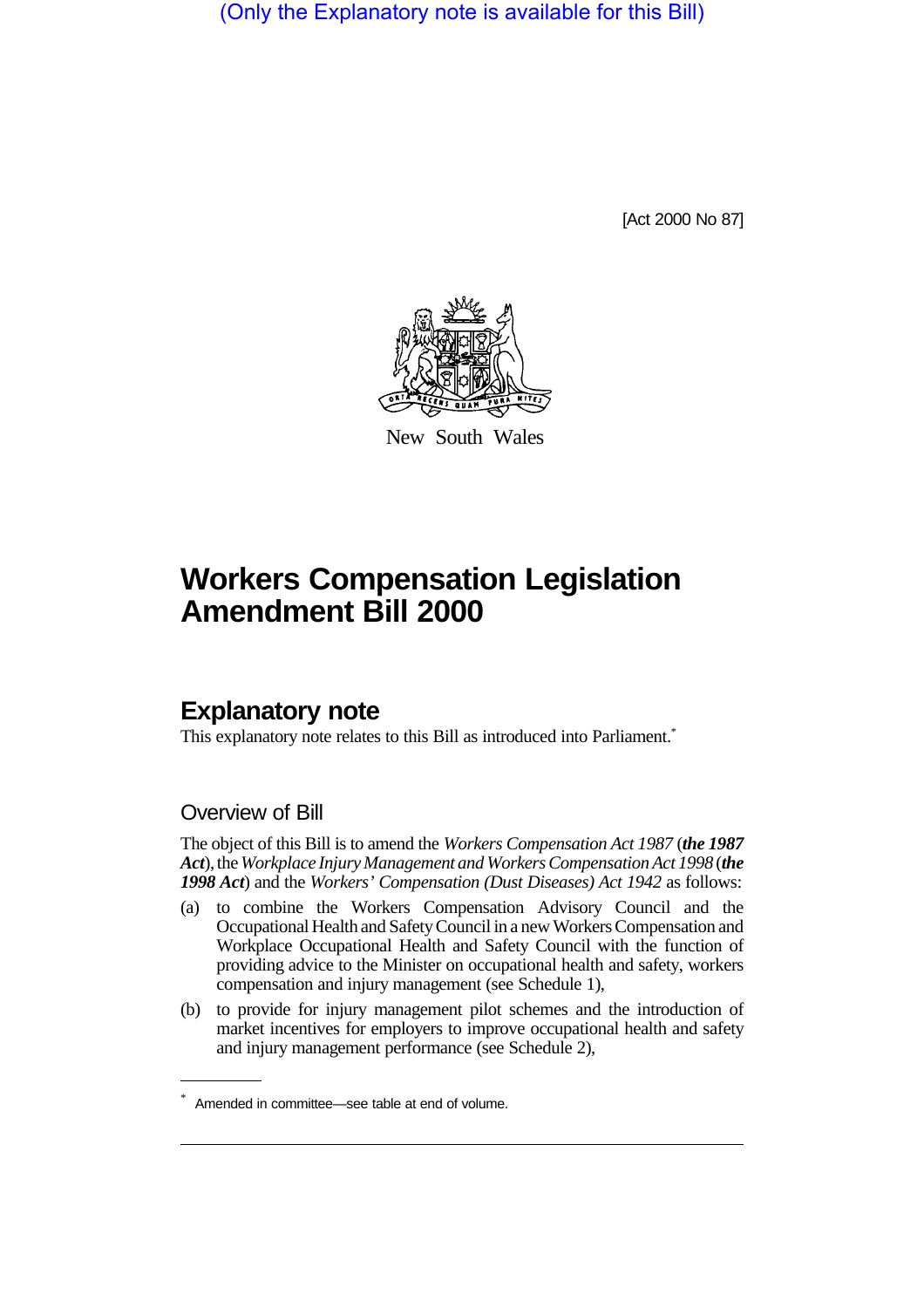Workers Compensation Legislation Amendment Bill 2000 [Act 2000 No 87]

Explanatory note

- (c) to allow subsequent claims for compensation (after the initial claim is made to the employer) to be made directly to the workers compensation insurer (see Schedule 3),
- (d) to provide that the commencement of proceedings in the Compensation Court to recover permanent loss compensation constitutes an election to claim that compensation and prevents a claim for common law damages against the employer in respect of the injury concerned (see Schedule 4),
- (e) to provide that damages awards for an action founded in breach of contract can be reduced for contributory negligence on the part of the injured worker (as is the case with actions founded in tort) (see Schedule 5),
- (f) to provide for the regulations to make it an offence for an insurer to fail to give the required notice of a dispute as to liability and to require additional matters to be included in the notice (see Schedule 6),
- (g) to provide for the regulations or the rules of the Compensation Court to limit the number of medical reports that are obtained for the purposes of disputed workers compensation claims (see Schedule 7),
- (h) to require the parties to a dispute about liability for compensation to exchange information about and provide copies of the documentary evidence on which they propose to rely for the purposes of conciliation of the dispute (see Schedule 8),
- (i) to require multiple managed fund insurers involved in the same proceedings in relation to a claim for compensation to be represented by a single managed fund insurer (see Schedule 9),
- (j) to provide for the directors of a corporation to be personally liable for amounts authorised to be recovered from the corporation in respect of a failure to effect workers compensation insurance or evasion of premium, and to make other amendments to improve the operation of recovery provisions (see Schedule 10),
- (k) to enable the Authority and insurers to recover certain compliance monitoring costs in cases involving understatement of wages (see Schedule 11),
- (l) to require the payment of interest and late payment fees on premium debts from the date of issue of the policy where wages have been underestimated by employers and to make related amendments (see Schedule 12),
- (m) to introduce requirement of the issue of certificates of currency to enhance the self-enforcing nature of the workers compensation insurance scheme (see Schedule 13).
- (n) to create a new offence of fraud against the workers compensation scheme and to modify existing fraud offences (see Schedule 14),

Explanatory note page 2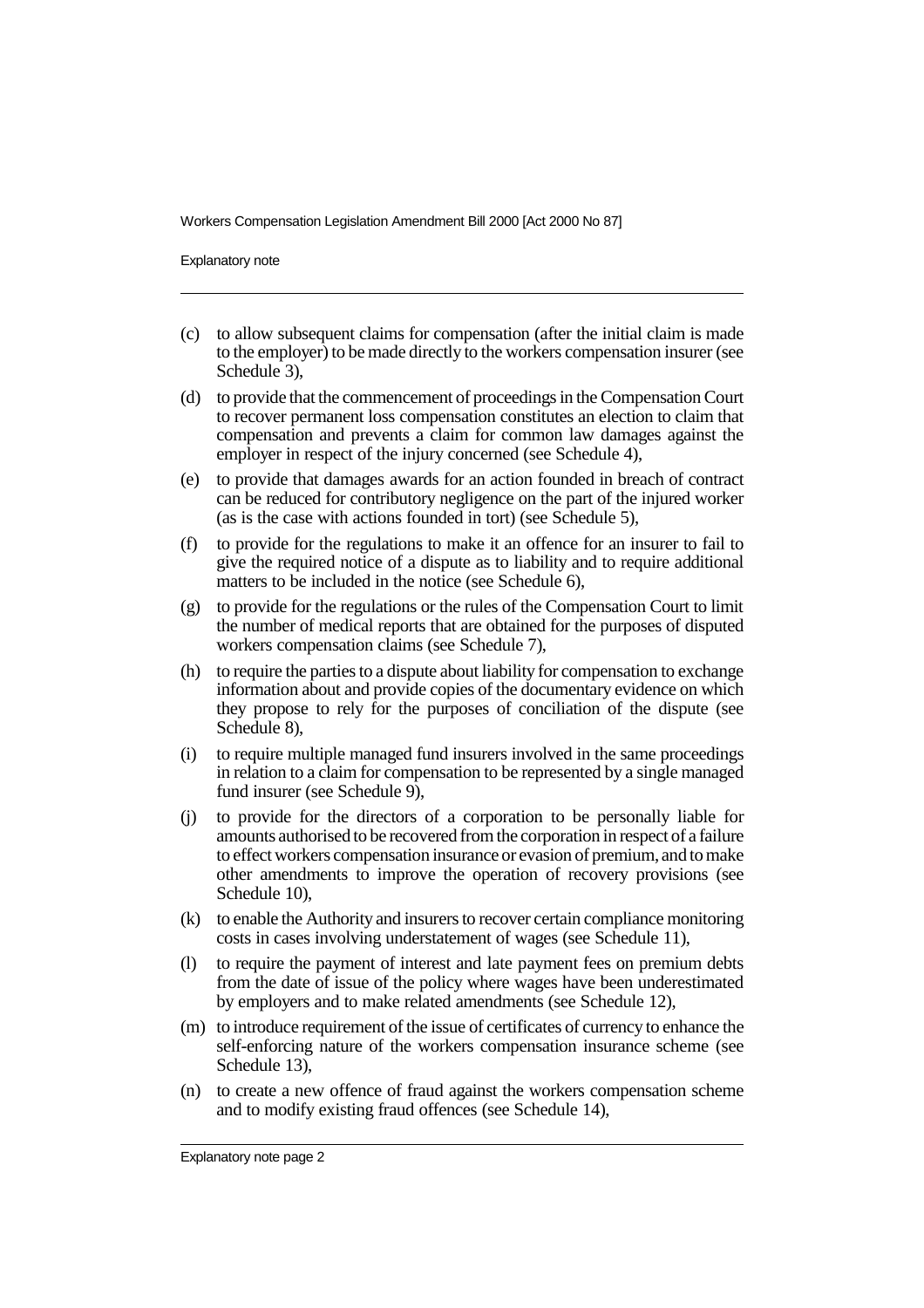Workers Compensation Legislation Amendment Bill 2000 [Act 2000 No 87]

Explanatory note

- (o) to expand the powers of authorised officers (for consistency with the *Occupational Health and Safety Act 2000*) (see Schedule 15),
- (p) to increase penalties (see Schedule 16),
- (q) to add to the range of penalties available for a breach by an insurer of a provision of the 1987 Act or 1998 Act, the regulations, its licence or an insurer agreement (see Schedule 17),
- (r) to increase the effectiveness of provisions prohibiting employers from deducting their workers compensation costs from workers' wages (see Schedule 18).
- (s) to remove the Crown's exemption from prosecution for a breach of workers compensation legislation (see Schedule 19),
- (t) to provide for the licensing of additional specialised insurers and to provide for contributions to the deficit by employers exiting the managed fund scheme (see Schedule 20),
- (u) to clarify the role of the Authority on an appeal by an employer against an aspect of an insurer's premium assessment (by providing that the Authority is to review the particular aspect, rather than make a complete redetermination of the premium) (see Schedule 21),
- (v) to provide that an insurer is liable to pay an employer interest on any overpaid premium when the employer successfully challenges a premium determination by the insurer (see Schedule 21),
- (w) to make miscellaneous amendments (see Schedules 22 and 23).

#### Outline of provisions

**Clause 1** sets out the name (also called the short title) of the proposed Act.

**Clause 2** provides for the commencement of the proposed Act on a day or days to be appointed by proclamation.

**Clause 3** is a formal provision giving effect to the Schedules to the proposed Act containing the amendments outlined above.

**Clause 4** makes it clear that the explanatory notes contained in the Schedules do not form part of the proposed Act.